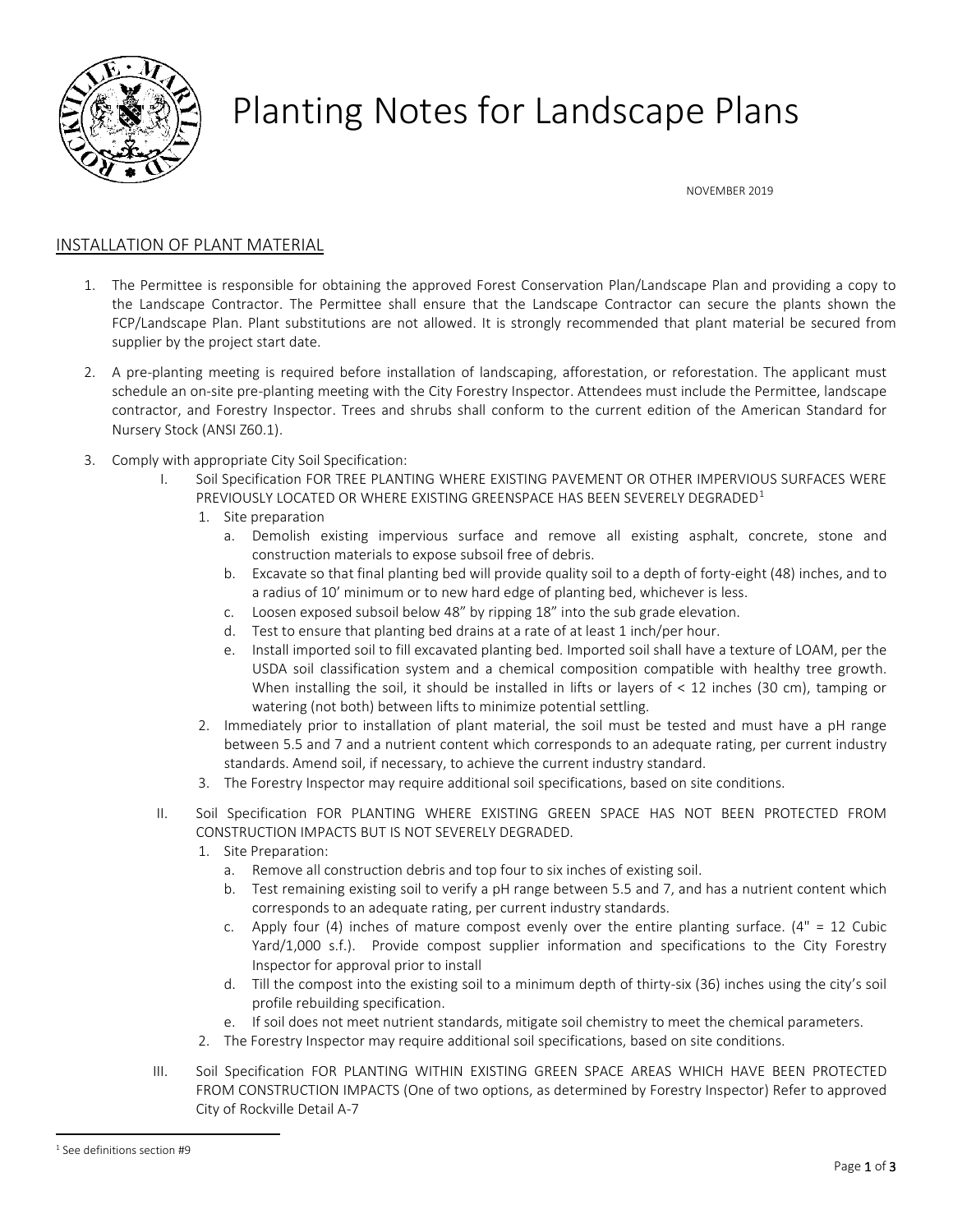- 1. Test existing soil to verify it has a pH range between 5.5 and 7, and a nutrient content which corresponds to an adequate rating, per current industry standards. If soil does not meet nutrient standards, one of two options will be performed to mitigate the soil:
	- a. Option 1- Till Method- Depth of tilling for planting must be at least twenty-four (24) inches:
		- i. Apply four (4) inches of mature compost evenly over the entire planting surface ( $4" = 12$  cubic yards/1,000 s.f.). Provide compost supplier information and specifications to the City Forestry Inspector for approval prior to install.
		- ii. Till the compost into the existing soil to a minimum depth of twenty-four (24") inches.
	- b. Option 2 Aeration and Vertical Mulching
		- i. Using a 2- 3" Auger, drill a series of holes in the soil to a depth of twenty-four (24) inches.
		- ii. Begin at the edge of the hole dug for the root ball and continue drilling at one-foot intervals (maximum), in concentric rings around the tree out to ten (10) feet from the tree.
		- iii. Each hole must be refilled with mature compost.
	- c. The Forestry Inspector may require additional soil specifications, based on site conditions.
- IV. Soil testing of the existing soil may be conducted with PRIOR approval from the City's Forestry Inspector to determine the number and location of the samples. The above requirements may be reduced if soil testing shows the following:
	- 1. Soil pH is between 5.5 and 7
	- 2. The top 24" of existing soil contains a minimum of 4-6% organic matter by weight
	- 3. The soil is free of contaminants
	- 4. The soil texture is sandy loam or loam
	- 5. The soil has an infiltration rate not less than 1" per hour
	- 6. The soil does not contain debris or stones greater than one inch
	- 7. The soluble salt content is less than 3 dS/m
	- 8. Consult the University of Maryland Extension website: <http://extension.umd.edu/> for a listing of commercial soil testing facilities.
- V. Soil preparation is required for street trees planted within the city's rights-of-way and private street trees, if they are part of the approved plan.
- 4. The depths and grades shown on plan drawings are final grades after settlement and shrinkage of the organic material. The contractor shall install the soil mix at a higher level to anticipate this reduction of volume. All grades are assumed to be 'as measured" to be prior to the addition of any surface compost till layer or mulch or sod.
- 5. All details of the planting plans regarding plant quality and proper planting will be discussed including but not limited to:
	- a. Plant quality.
	- b. Proper form for species.
	- c. Proper ratio of caliper size/height to container size/root ball size.
	- d. Proper pruning cuts if applicable in accordance with current ANSI A300 pruning standards (generally there should be no recent pruning).
	- e. No co-dominant stems or multiple trunks (unless approved by FCP or by The Forestry Inspector).
	- f. Sound graft union.
	- g. Free of girdling roots, or the ability to remove girdling roots without damaging the tree.
	- h. Trees shall be healthy, vigorous, insect/disease free, andwithout cankers/cracks or trunk damage.
- 6. Proper Installation
	- a. Root flare no higher than 3 inches from existing grade.
	- b. Exposed root flare (not graft); removing more than several inches of soil to expose the root flare may result in the rejection of the plant material.
	- c. Wire baskets/twine/burlap removed from at least the top half of root ball, or as directed by Forestry Inspector.
	- d. All burlap or twine removed completely.
	- e. No hose and wire; staking and strapping per City planting detail.
	- f. Planting Hole a minimum of twice the width of the root ball; could be greater. Planting detail assumes soil has been prepared per the city's specifications (Planting, #3).
	- g. Mulched properly, per City planting detail.
	- h. Wildlife protection installed, if required; type approved by the Forestry Inspector.
- 7. Trees not complying with the above requirements may be rejected at the discretion of the City Forestry Inspector.